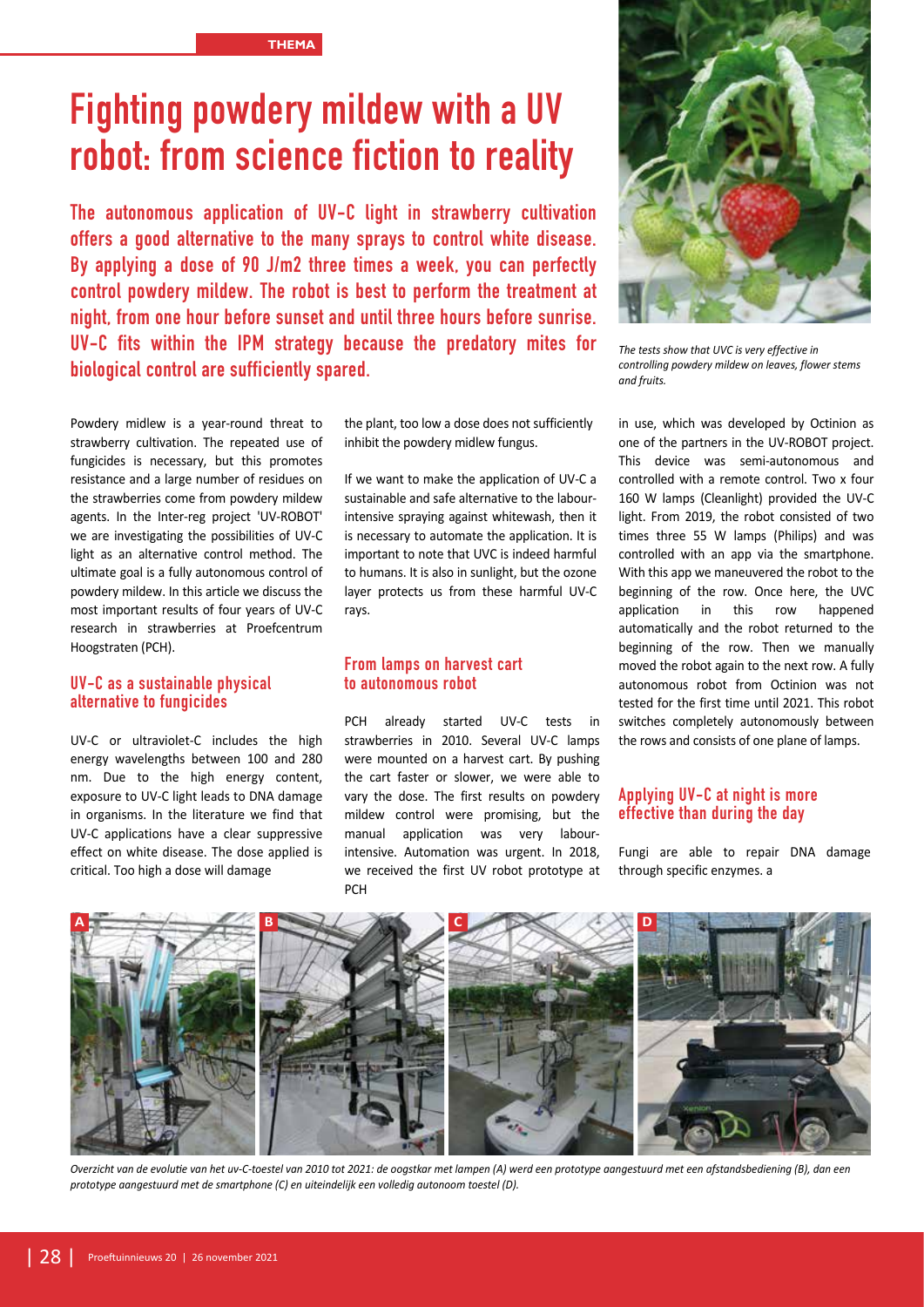

/30J/m<sup>2</sup>.<br>An important aspect of this repair **1898 1898 A** period of fou *2,0 730 J/m². 2,5 crop of Elsanta (glass) with day and night applications of UV-C. The plants were Figure 1. - Infestation rate of powdery mildew on September 18, 2018 in an autumn illuminated three times a week (Monday, Wednesday, Friday) with 110, 220, 440 or* 

mechanism is that it is initiated in the *1,5* presence of sunlight. We therefore see that the effect of UV-C is much more effective if we apply it after sunset. In the autumn crop (glass) of 2018, we saw that a daytime application (three times a week) trea of 730 J/m did not reduce the white *0,0* disease infestation rate below 10% (Figure 110 1). In the applications (three times a week) after sunset, we already saw a sufficient effect at 110 J/m2 (less than 5%<br>infestation rate). sumcient enect<br>infestation rate). i<br>Production<br>Production *28/mei* ortant aspect of this repair and position in the mean ee of sunlight. We therefore see<br> **42 a** ee effect of UV-C is much more<br> **42 a** effect of UV-C is much more<br> **42 a** ei fi we apply it after sunset. In the ln<br> **42 a** cr

#### **From one hour before sunset to three**  *10* **hours before sunrise** *20 30*

In the literature, it is often assumed that *40* a dark period of four hours after a UV-*60* C treatment is necessary in order not to *70* give the fungus's recovery mechanism a *80* chance and therefore for good control of *90* powdery mildew. In the summer (short nights) this considerably limits the time that the robot can drive around in the greenhouse. In full summer there are nights of only seven hours. a dark-*50* **pr**<br>bianten<br>re For enterprise that interprise that<br> **one hour before sunset to the before sunrise**<br> **literature**, it is often assume<br>
period of four hours after a<br>
timent is necessary in order interprise fungus's recovery mechanis **Planticulary 19 Superior Control** the literature, it is often assumed that t-3) before sun<br>lark period of four hours after a UV-<br>reatment is necessary in order not to still available to<br>the fungus's recovery mechanism a

A period of four hours after the treatment *Afval* means that there is only three hours of treatment time per night. *Klein*

In an autumn crop (Heuvelserre) from *Groot 2A Groot AGroot 2A*2020, we saw that starting UV-C treatments one hour before sunset had no negative effects on white disease control (Figure 2). The difference in white disease infestation between starting at sunset (t0) and one hour before sunset *4/<sub>1</sub>* is negligibly small. This applies to  $\frac{1}{2}$ **both a dose of 110 J/m2 and 90 J/m2.** We observed an infestation rate of 50% *90 10* on the untreated plants. Starting treatment two or three hours (t-2 and *70 30* t-3) before sunset does lead to excessive *50* infestation. After the treatment, sunlight is *40 60* still available for a long time to repair the damage to the DNA of the fungus. *60 Planten met roofmijten (%) 20 40 50 Planten met trips (%)* e<br>.<br><sub>20</sub><br><sub>20</sub> *70300***30001036**<br>*70300***<b>30001036 Frame and alternal conceptions of a lost time gaint in Sp<br>
<b>Frame and to excessive** of a problem because the nights are long<br> **Solution** methods of a problem because the nights are long<br>
time to repair **Correct dosage lea** 

> From a small trial during the autumn of 2020 *0 100 I* the time  $(covered$  racks) we concluded that a dark <sup>Ind in the</sup> period of three hours after UV-C application decreased wh instead of four hours does not



*Figure 3 - Production and sorting in kg/m2 of an autumn crop of Elsanta (glass, 2018) with UV-C night applications.*



*Figure 2. - Infestation rate of powdery mildew on September 23, 2020 in an autumn crop of Elsanta (hillside greenhouse). Plants were illuminated three times a week with 90 or 110 J/m2 (t 0 = at sunset; t-1, t-2 and t-3 = 1 hour, 2 hours and 3 hours before sunset).*

cause an increased powdery mildew infestation. A dose of 110 J/m2 three times a week followed by a three hour dark period did not significantly increase infection compared to the same dose followed by the previously used four hour dark period.

A combination of these two trials gives us an additional two hours of treatment time. We can start treatment one hour before sunset pplies to and continue until three hours before 1d 90 J/m2. sunrise. During short summer nights with only a seven-hour dark period, this corresponds to a 40% time gain. In spring *80 70* and autumn, the treatment time is much less *70* of a problem because the nights are longer. *50 60 50 Planten met roofmijten (%)*

## **Correct dosage leaves production untouched**

Production was also recorded in the 2018 *0* trial. This showed that production gradually decreased when UV-C doses were too high (Figure 3). From doses of 440 J/m2, production decreased significantly. The plants treated with these high UV doses were a bit more stocky and showed some leaf burn here and there. However, these high doses are not necessary, we showed that a dose of 110 J/ m2 perfectly controls powdery mildew.

## **UV-C fits in IPM strategy with biological control agents**

UV-C treatments must be compatible with the IPM strategy and therefore also with the release of beneficial insects. During a largescale validation trial in the spring of 2020 (Heuvelserre), we applied a UV-C strategy